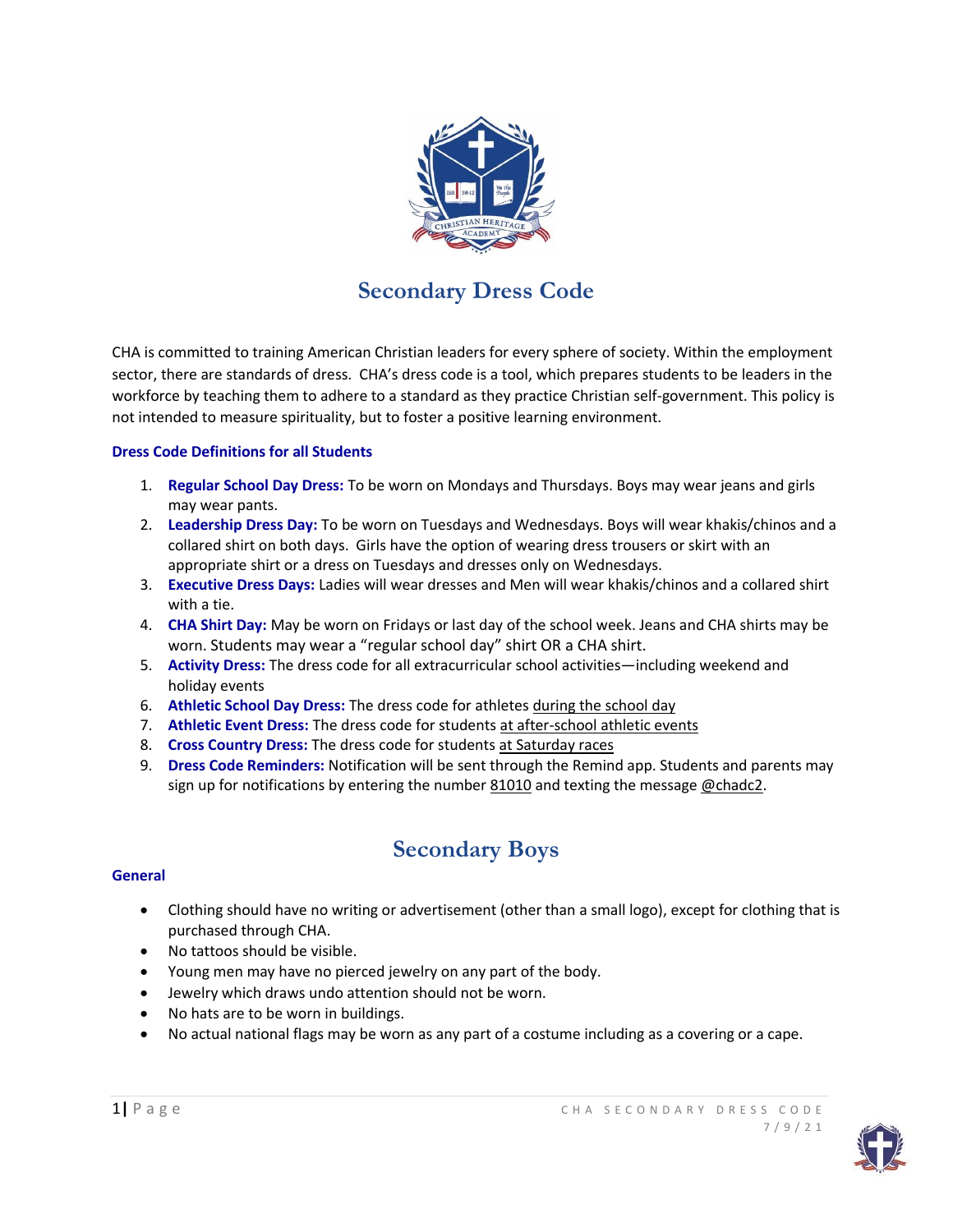# • Hair should be neat and clean.

- Hair should be cut above the shirt collar, the eyebrows, and the ears (not just combed off the eyebrows and ears).
- Hair should not be completely or partially shaved nor shorter than 1/8 inch (a #1 guard), but should be conservative and traditional. A short cut on the sides must be blended. No patterns can be shaved into the hair. Questions concerning this should be asked before receiving a haircut.
- Hair color should not be changed in any way.
- Faces should be cleanly shaven.

# **Pants**

- Dress slacks/ traditional uniform-style cotton pants (non-stretch material, inset pockets with no brads).
- Pant colors are limited to solid shades of brown, black, blue, and olive.
- Low-cut, tight, "skinny", cargo, carpenter, or baggy jeans/pants may not be worn.
- Jeans/pants should not have holes, patches, pocket design, nor be faded, well-worn, or frayed.
- Belts must be worn on all clothing with belt loops, if visible.
- Overalls are not to be worn.
- Pant length must be no higher than the top of the ankle.
- No elastic-bottom pants.

# **Shirts**

- Shirts must have fold-over collars.
- Shirts must be tucked in (shirt must be long enough to remain tucked in when arms are extended).
- Thermal or thermal-looking shirts may not be worn.
- Sweatshirts may not be worn.
- Long-sleeved shirts must be buttoned at the cuff or rolled no higher than the elbow.
- The top button on a dress shirt or the top two buttons on a pullover shirt may be left unbuttoned.
- Sweaters not tucked in must hang no lower than just below the belt.
- $\bullet$  1/4 zip shirts may be worn untucked and must hang no lower than just below the belt. They may not be worn on Leadership Dress Days.
- Solid, striped, plaid, or patterned shirts may be worn. Shirts may have a simple picture. No cartoon images (Mickey Mouse, TV characters, superheroes, etc) or movie references (Star Wars, Disney, etc) may be worn. Shirts may not have large logo names across the front.
- Shirts with hoods may not be worn.
- Shirts made of sweatshirt material may not be worn.

# **Outer Clothing**

- Pullover hoodies may not be worn at school. CHA hoodies may be worn on CHA shirt days.
- Full-zippered hoodies and jackets may be worn any day as long as the underlying shirt meets the assigned dress code for the day.
- $\bullet$  1/4 -or 1/2 zip jackets may be worn but the required day's shirt must be worn underneath the jacket.



#### **Hair**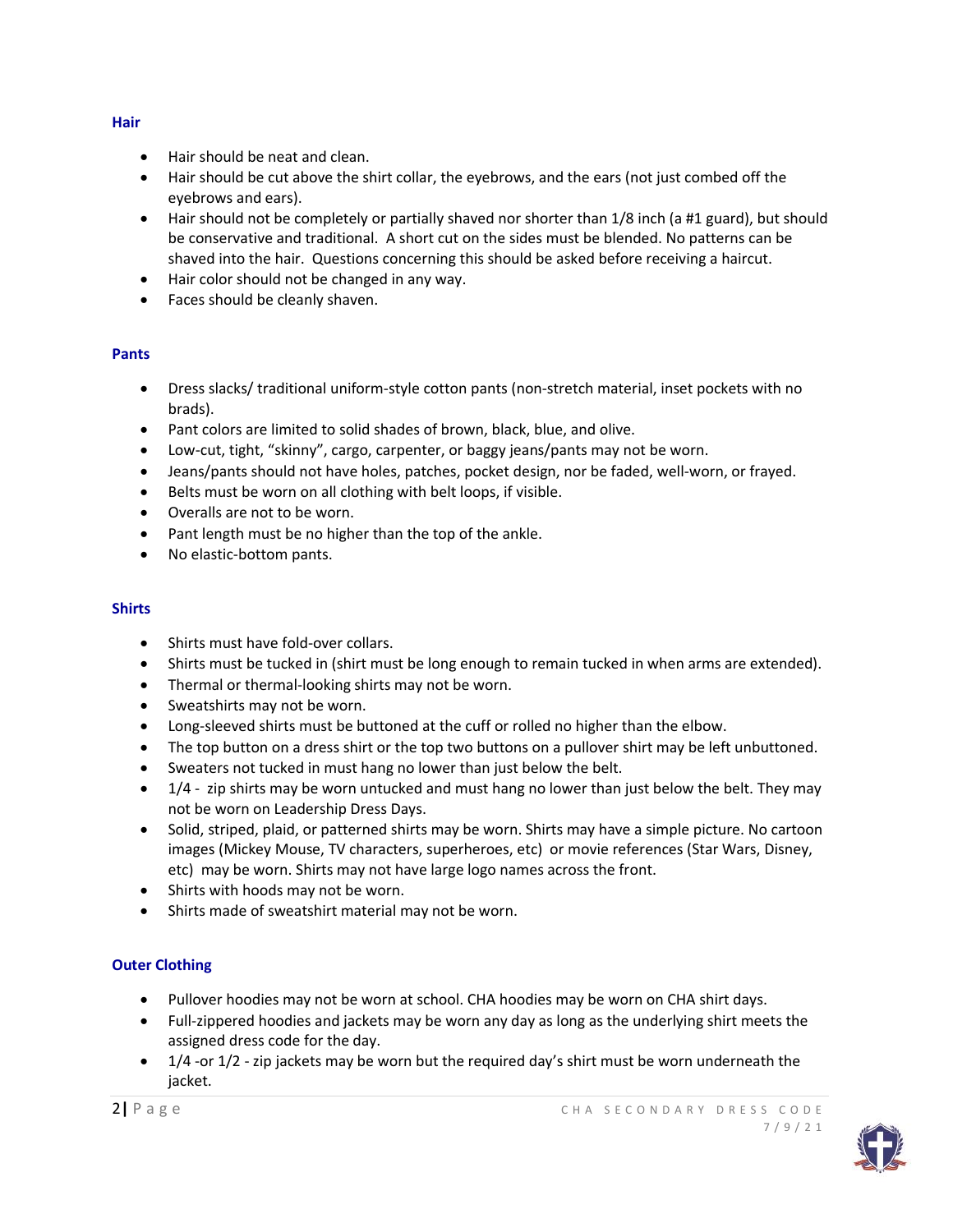Unbuttoned shirts may not be worn as a jacket.

# **Shoes and Socks**

- Socks must be worn at all times.
- Dress shoes and informal loafers must be worn on Leadership Dress Days.
- Athletic shoes may be worn on Monday, Thursday, and Friday.
- Work boots, combat boots, hiking boots, sandals, and house shoes or any shoe with those appearances should not be worn.
- Shoes that require laces must have laces in place and tied.
- Traditional croc-style shoes with the domed-holed toe may not be worn to school.

# **CHA Shirt Day**

- CHA Shirt—Any shirt, sweatshirt, or hoodie produced by CHA is considered a CHA shirt. OSSAA shirts, National Cheer shirts, etc. are not CHA shirts and may not be worn.
- Dress code jeans may be worn.
- CHA shirts may be worn untucked.
- Athletic shoes may be worn.

# **Activity Dress/After-School Athletic Event Dress**

- CHA sweatshirts and CHA t-shirts may be worn. PE shirts may not be worn.
- CHA shirts may be worn untucked on CHA shirt days.
- Cargo pants may be worn.
- On work project days, overalls may be worn.
- Any time shorts (other than sport uniform shorts) are approved by administration (i.e. class retreats, athletic practices, gym class) to be worn, they must rest on the hip, not extend above the finger tips on the side, slit and back.

# **After-School Dress**

- Students are to remain in regular school dress until off the school grounds.
- Students with last hour athletic classes or going to an athletic practice may be in their uniforms.
- Athletes leaving practice to attend a match or game must change into activity dress.
- Shorts, following the dress code, may be worn in the building after 4pm.

# **Athletic School Day Dress**

- Members of a sport team may wear their designated player-pack outfit on Fridays during that sport's season. The sport season begins the Friday of the first game week and ends the Friday of the last game week.
- $\bullet$

# **Cross Country Saturday Dress**

Shorts, which are finger-tip length to the top of the side slit, may be worn to Saturday cross country

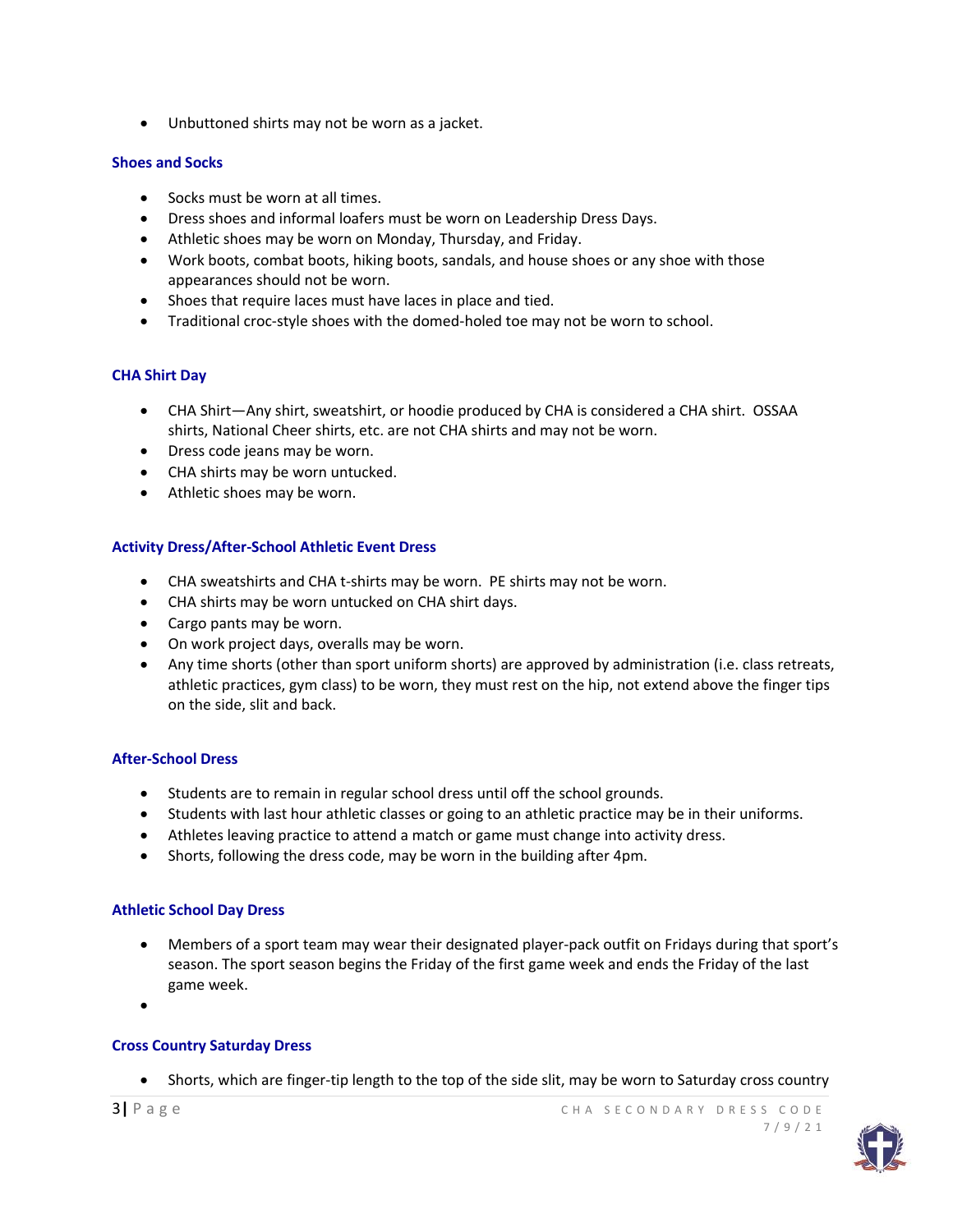games.

# **Secondary Girls**

# **General**

- Clothing should have no writing or advertisement (other than a small logo), except for clothing that is purchased through CHA.
- No tattoos should be visible.
- Girls may wear pierced jewelry only in the ear lobe. Gauges are not to be worn.
- Jewelry which draws undo attention should not be worn.
- No hats are to be worn in buildings.
- Undergarments must not be seen through clothing or outside of clothing.
- No actual national flags may be worn as any part of a costume including as a covering or a cape.

# **Hair**

- Hair must be neat, clean, conservative, and traditional. Questions about this should be asked prior to making a questionable change in hairstyle.
- Any changes in hair color should be to a *natural* color.

# **Dresses and Skirts**

- Dress and skirt lengths are to be at or below the kneecap.
- $\bullet$  Slits in dresses and skirts should be no more than 2  $\frac{1}{2}$  inches in length (approximately the width of a lady's hand).
- Leggings to the ankle or tights are permitted and can be worn under dresses or skirts that meet the above length. Legging/tight colors are limited to solid shades of black, white and brown.

# **Pants**

- Uniform pants may be worn for Regular School Day Dress, CHA Shirt Days, and Activity Dress Days.
- Uniform pants must be traditional style cotton pants (non-stretch material, inset pockets with no brads).
- Dress trousers may be worn on Mondays, Tuesdays, Thursdays and Fridays. Dress trousers are defined as having a straight leg which is wider than a traditional uniform pant and a non-tapered ankle. Dress trousers may have a small "pin stripe."
- Pant/dress pant trousers colors are limited to solid shades of brown, black, blue and olive.
- Pants/dress pant trousers should be loose-fitting. No undergarment lines should be showing.
- Pants/dress pant trousers should not have holes, patches, nor be faded, well-worn, or frayed.
- Pant/dress pant trousers length must be no higher than the top of the ankle.
- Belts must be worn on all clothing with belt loops, when shirts are tucked in.
- Jumpsuits with traditional pantlegs are limited to solid shades of brown, black, blue and olive.
- Overalls may not be worn.
- No elastic-bottom pants.
- Jeans may be worn on CHA Shirt Days.

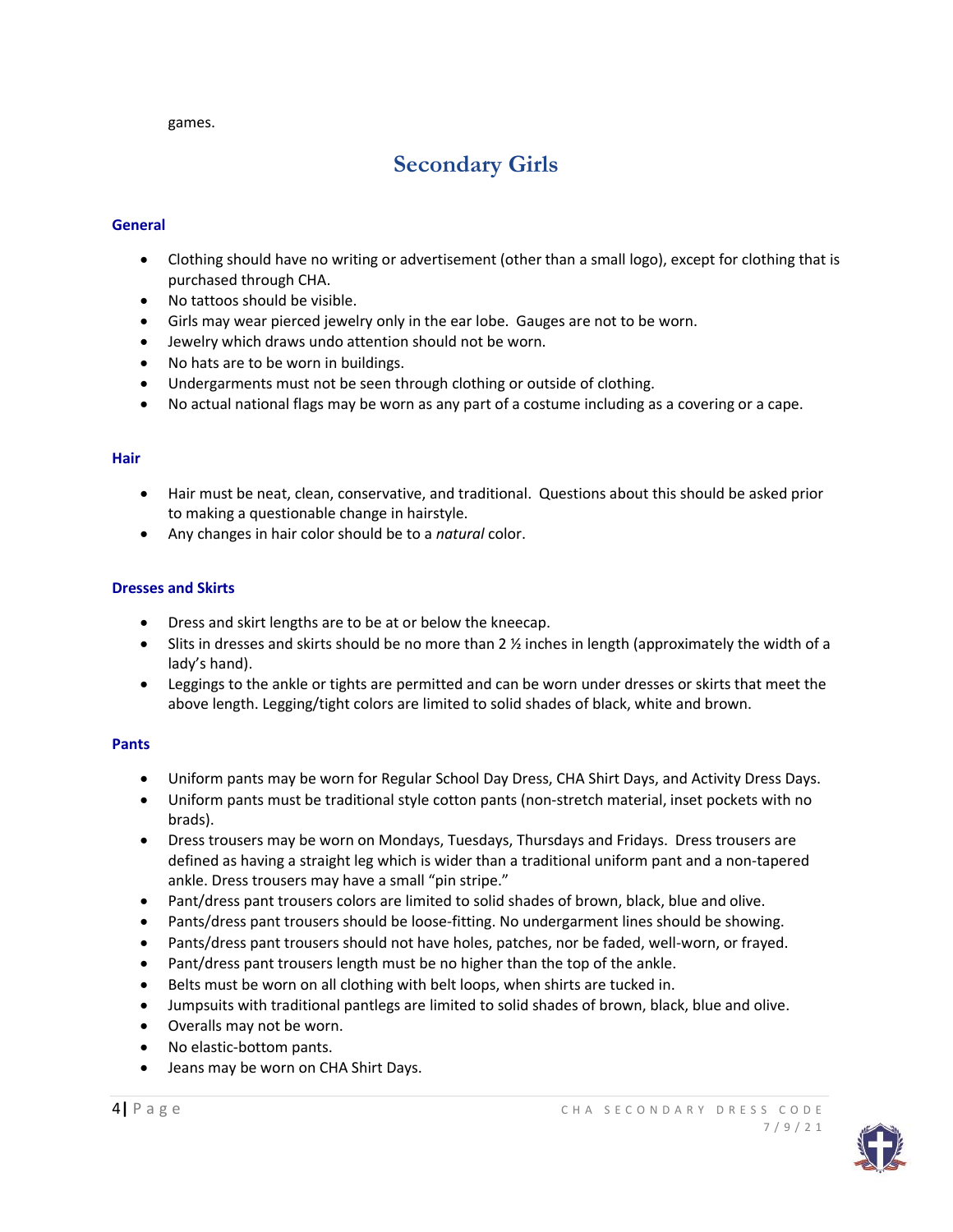- Jeans/pants should not have holes, patches, pocket design, nor be faded, well-worn, or frayed.
- Jeans may be black or medium/dark blue.
- Leather pants, corduroy, sweat pant-style pants, athletic pants, stretch pant-style pants, and pajamastyle pants may not be worn.

# **Shirts**

- No sleeveless tops
- No oversized shirts
- Tops must be modest, neat, and loose fitting, and may be worn untucked (except flannel and Oxford style shirts) with no midriff showing when arms are extended overhead.
- Necklines must be modest (no cleavage should be showing). At minimum, tops should be no lower than the width of the palm of the hand from the collarbone.
- Tops that are sheer, have low backs (below mid-shoulder blades), or have cutouts may not be worn, unless a top, meeting dress code guidelines, is worn underneath.
- Thermal or thermal-like shirts should not be worn.
- Sweatshirts may not be worn.
- Solid, striped, plaid, or patterned shirts may be worn. Shirts may have a simple picture (i.e. flowers, butterflies, hearts, etc). No cartoon images (Minnie Mouse, princesses, TV characters, superheroes, etc) or movie references (Star Wars, Disney, etc) may be worn. Shirts may not have large logo names across the front.
- Shirts with hoods may not be worn.
- $\bullet$  1/4 zip shirts may be worn untucked and must hang no lower than just below the belt. A shirt must be worn underneath. They may not be worn on Leadership Dress Days.
- Shirts made of sweatshirt material may not be worn.
- If a blouse is made of t-shirt material, it may be worn if the following criteria are met:
	- A. The cut of the material gives it the appearance of a blouse rather than a casual t-shirt.
	- B. A shirt cannot have writing on it.

# **Undergarments**

- Undergarments must be worn. These should include a camisole for light-weight blouses.
- Slips are needed in all circumstances where the skirt or dress is not made of heavy material.
- No undergarments may be seen including sports bra straps.

# **Outer Clothing**

- Pullover hoodies may not be worn at school. CHA hoodies may be worn on CHA shirt days.
- Full-zippered hoodies and jackets may be worn any day.
- Oversized unbuttoned shirts may not be worn as a jacket.

# **Shoes**

- Rubber or plastic flip-flops may not be worn.
- Athletic shoes, casual tennis shoes such as Keds or Vans, and Chacos or similar style sandals may only be worn Mondays, Thursdays, and Fridays.
- Work boots, combat boots, hiking boots, furry shoes, and house shoes or any shoe with those appearances should not be worn.